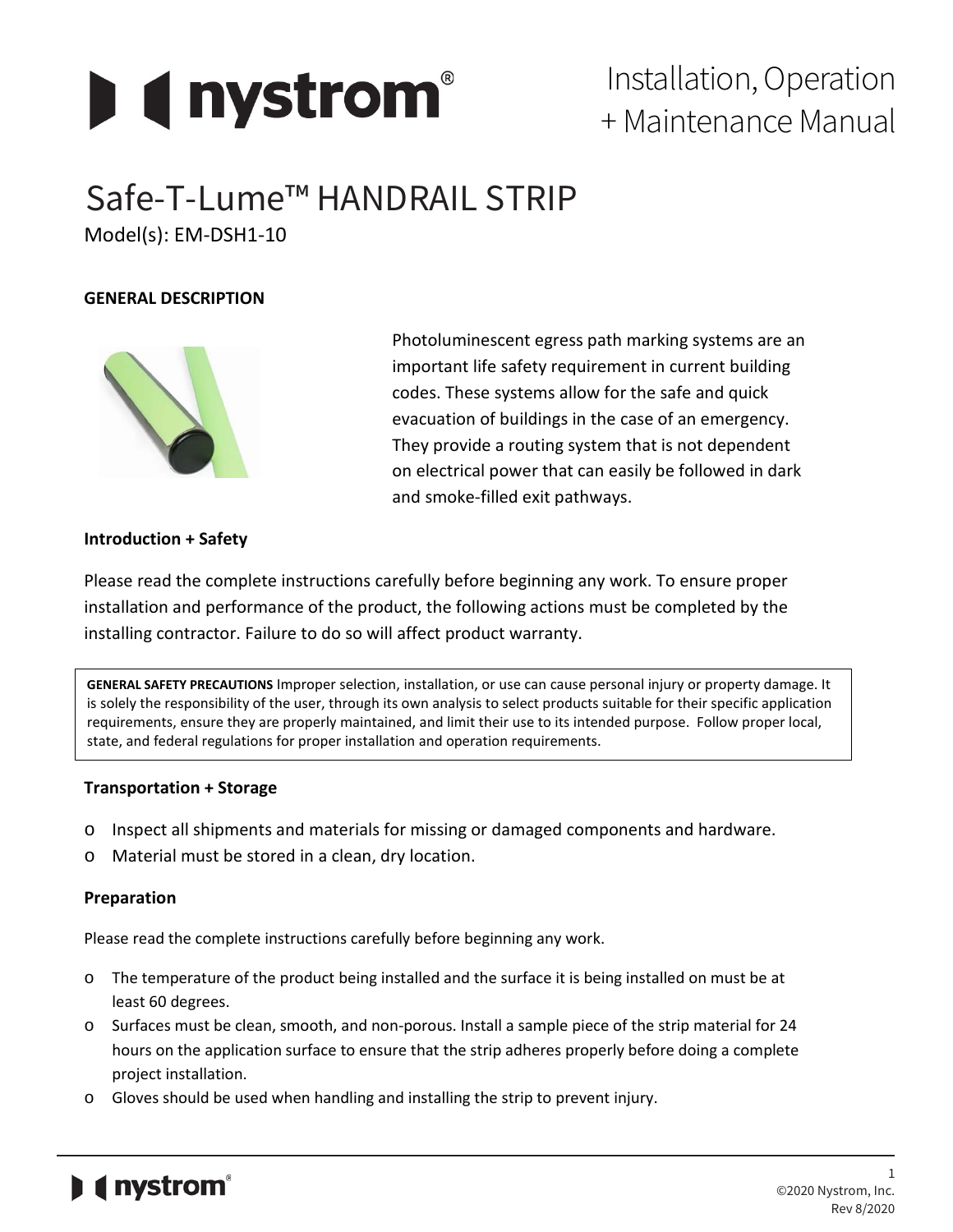### **INSTALLATION**

The handrail strip shall be placed on the top surface of the handrail for its entire length, this includes extensions and newel post caps. Where handrails or extensions bend or turn corners, the strip must not have a gap of more than 4 inches (*figure 1*).

- o Thoroughly clean the surface area where the strip will be installed with a dry cloth and a non-residue cleaning compound to remove and loose particles and dirt. For oily surfaces, isopropyl alcohol works well for surface preparation. Surfaces must be dry and dust free.
- o Measure the handrail to determine the proper length of the strip and then cut with scissors. The ends of the strip that will be a starting or ending segment need to be lightly beveled with a file to create a smooth transfer from the strip to the railing.
- o Peel a portion of the backing from the handrail strip without touching the adhesive.



o Place the strip at your starting point on the railing and firmly press onto the handrail. Peel more backing

from the adhesive strip as you go. Make sure the strip is straight and properly centered along the top length of the handrail. Be sure that the strip has full contact with the railing, this may involve using a rubber roller to ensure proper adhesion.

#### **OPERATION**

- o Exposure Requirements: The minimum amount of exposure to artificial ambient illumination is 60 minutes from the following:
	- One-foot candle (11 Lux) of florescent, incandescent, or LED light
- o The control of the ambient illumination necessary to charge the luminous egress-pathmarking system should be restricted to authorized personnel only.
- o Failure to supply the above minimum exposure can prevent the luminous egress-pathmarking from performing as intended.